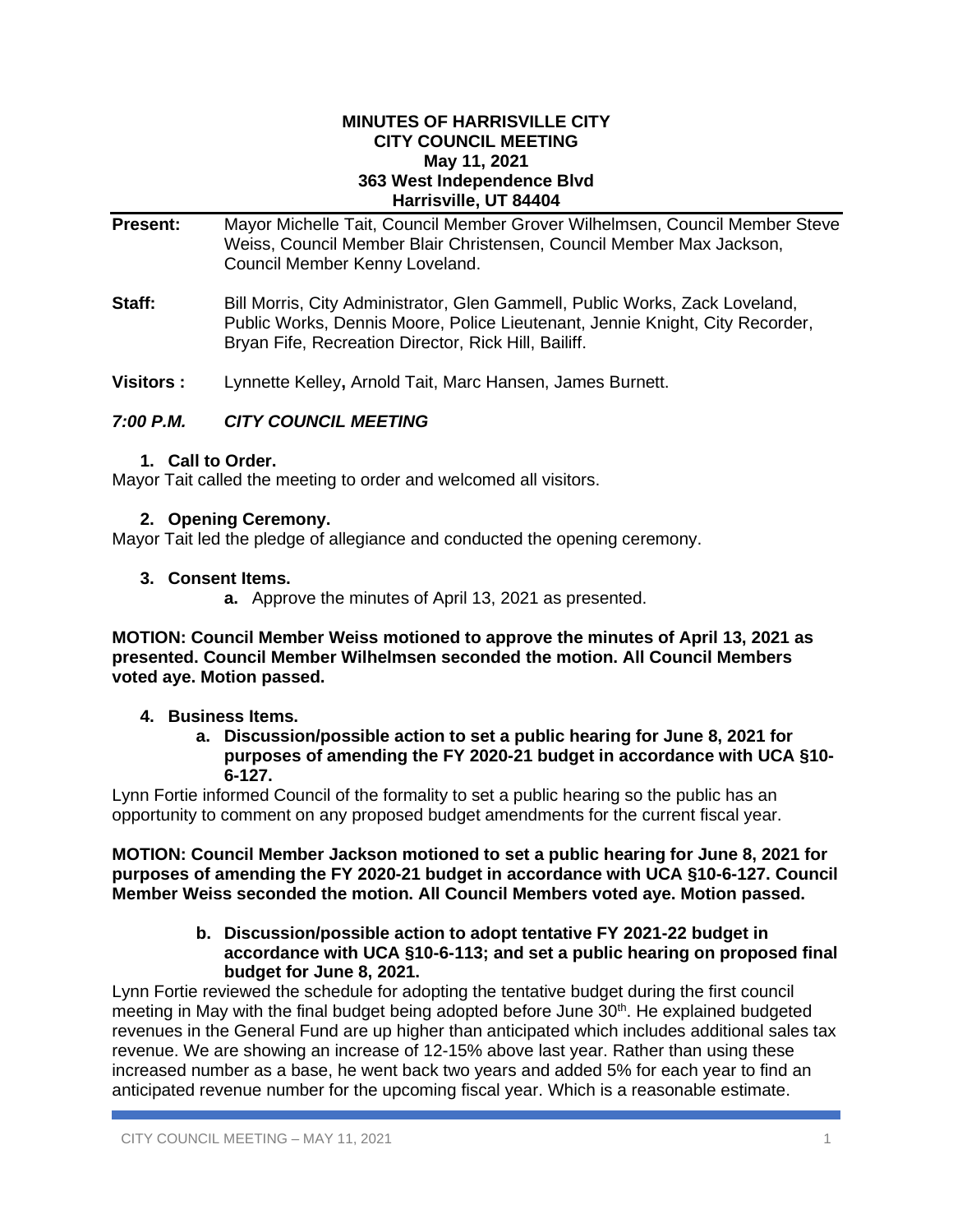Budgeted fines are down, which may be a little too pessimistic, since the police department is back in regular routine. There is no property tax valued above the certified tax rate. There is a projected \$122,284 deficit in this tentative budget, wen balancing expenditures against revenues, that would be pulled from the rainy-day fund. The American Relief Fund estimates we will receive \$766,000 over the course of the next few years. That is not included in this budget yet. Tax revenue is up, licenses and permits are down, comparing to the current year. Governmental revenue is decreased, with the police anticipating a grant they did not receive. Expenditures compared to last year, all the transfers and impact fees show what we actually have to spend money on. Impact fees must be spent of particular items. Budgeted expenditures decreased from last year, which shows departments are trying to do what we can to decrease. There is a difference is wages and benefits by \$16,000. He plans to decrease this with the removal of a seasonal part time wage being zeroed out. Motor pool payments have been adjusted with the additions of motor pool to the Recreation budget. Which then affects the Public Works motor pool being decreased. The current Public Works motor pool payment is paying for equipment that was purchased in the past. The motor pool increased by \$27,000. There is no merit increase in this budget, although there is a Christmas bonus. There was a 5..4% increase in health benefits but retirement remained the same. The allocation of wages remained the same, with no additional employees added. Police have asked for two vehicles and Recreation has asked for one truck. Public Works bought a Bob Cat which they will begin payments on that purchase.

Central Weber Sewer has an increase that will being January 2022. There is no proposed increase to the garbage fund, that may be something to look at before adopting the final budget. Bill Morris said the garbage fund was increase this fiscal year. If we go into a fuel crisis, we may have to consider another increase.

Mayor Tait said the American Relief Fund bill could help with some of these increases. Bill Morris suggested using some of that funding to replenish the depleted utility funds. The money must be spent over the course of three years. Zack Loveland said he has meeting tomorrow to see what the guidelines are from the Treasury Department.

Lynn Fortie reviewed the fuel line item asking if department heads were okay with the projection. Chief Wilson said he is comfortable with the proposed budget. Council Member Christensen asked for clarification that the budget does not include a merit increase. Mayor Tait confirmed unfortunately not, she is hoping we can do more next year.

Council Member Wilhelmsen asked when the new cars will arrive. Bryan Fife said in October or November.

#### **MOTION: Council Member Wilhelmsen motioned to adopt the tentative FY 2021-22 budget in accordance with UCA §10-6-113; and set a public hearing on proposed final budget for June 8, 2021. Council Member Jackson seconded the motion. All Council Members voted aye. Motion passed.**

#### **c. Discussion/possible action to adopt Harrisville Resolution 21-04; A resolution accepting a petition for Annexation of Certain Real Property.**

Bill Morris explained an annexation petition was filed by Anthony and Shanna Bown to annex property into Harrisville City. The petition was also filed with Weber County and will be certified after it is accepted. The proposed annexation is within the annexation policy plan to add 7.3 acres. We have not had an annexation for a while. After certification, there is a protest period. They are also annexing part of this parcel into North Ogden and developing the property.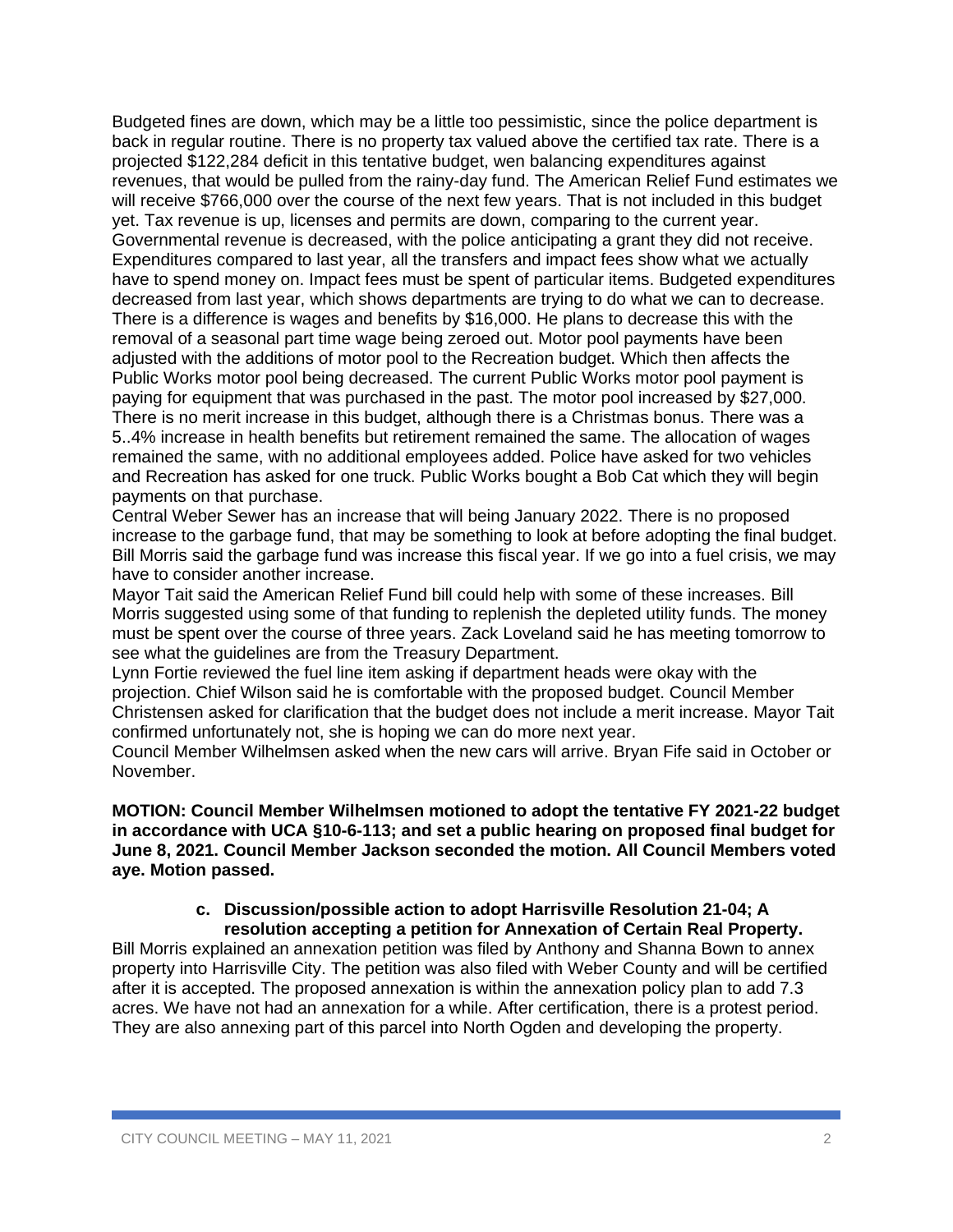**MOTION: Council Member Christensen motioned to adopt Harrisville Resolution 21-04; A resolution accepting a petition for Annexation of Certain Real Property. Council Member Wilhelmsen seconded the motion. A Roll Call Vote was taken.**

| <b>Council Member Loveland</b>    | Yes        |
|-----------------------------------|------------|
| <b>Council Member Jackson</b>     | <b>Yes</b> |
| <b>Council Member Christensen</b> | Yes        |
| <b>Council Member Weiss</b>       | Yes        |
| <b>Council Member Wilhelmsen</b>  | Yes        |

## **Motion passed 5-0.**

#### **d. Discussion/possible action to adopt Harrisville Resolution 21-05; A resolution adopting the Harrisville City Sewer Management Plan.**

Glen Gammell explained the mandate by the state department of environmental. Bill Morris explained this is another unfunded mandate by the state. Like the storm water, the legislators mandate a program which also includes testing and tracking development, which has become very costly. Now they have done the same thing to the sewer system. They are specifically looking for how we deal with FOG (Fats, oils and grease), and how we deal with the infrastructure. We need to make certain the fees are in line with what the cost is to the city. He suggested we have some community outreach and set up a city program to invite residents to see what the city does. Staff has recently been getting questions on the storm water system, and it is important for residents to understand this is broader than just the pipes in the ground, but also the entire function of sanitary waste disposal. He suggested better community outreach to the residents. This resolution will bring us into compliance, and by sending this into the state, it shows the governing body is aware of what is going on with the sewer system.

**MOTION: Council Member Weiss motioned to adopt Harrisville Resolution 21-05; A resolution adopting the Harrisville City Sewer Management Plan. Council Member Wilhelmsen seconded the motion. A Roll Call Vote was taken.**

| <b>Council Member Loveland</b>    | Yes |
|-----------------------------------|-----|
| <b>Council Member Jackson</b>     | Yes |
| <b>Council Member Christensen</b> | Yes |
| <b>Council Member Weiss</b>       | Yes |
| <b>Council Member Wilhelmsen</b>  | Yes |

## **Motion passed 5-0.**

#### **e. Discussion/possible action to adopt Harrisville Ordinance 521; Sewer Services Re-enacted.**

Bill Morris said as part of the sanitary sewer management plan, we need to implement this into our municipal code. This adopts an inspection fee to \$150 so if there is someone accessing or doing something to the system, an inspection will take place.

Number 8 in General Provisions is new. The regulations allow gray water to be used as a conservation measure, which in turn means shower and sink water can be used to water lawns. Number 9 requires all sewer systems that service two or more laterals or septic tanks be sponsored by the city, which means ownership by the city; implementation will include an easement for any of these. The Sewer Management Plan that was adopted today. This also addresses illegal connections, failure to pay sewer fees, making sure all properties have a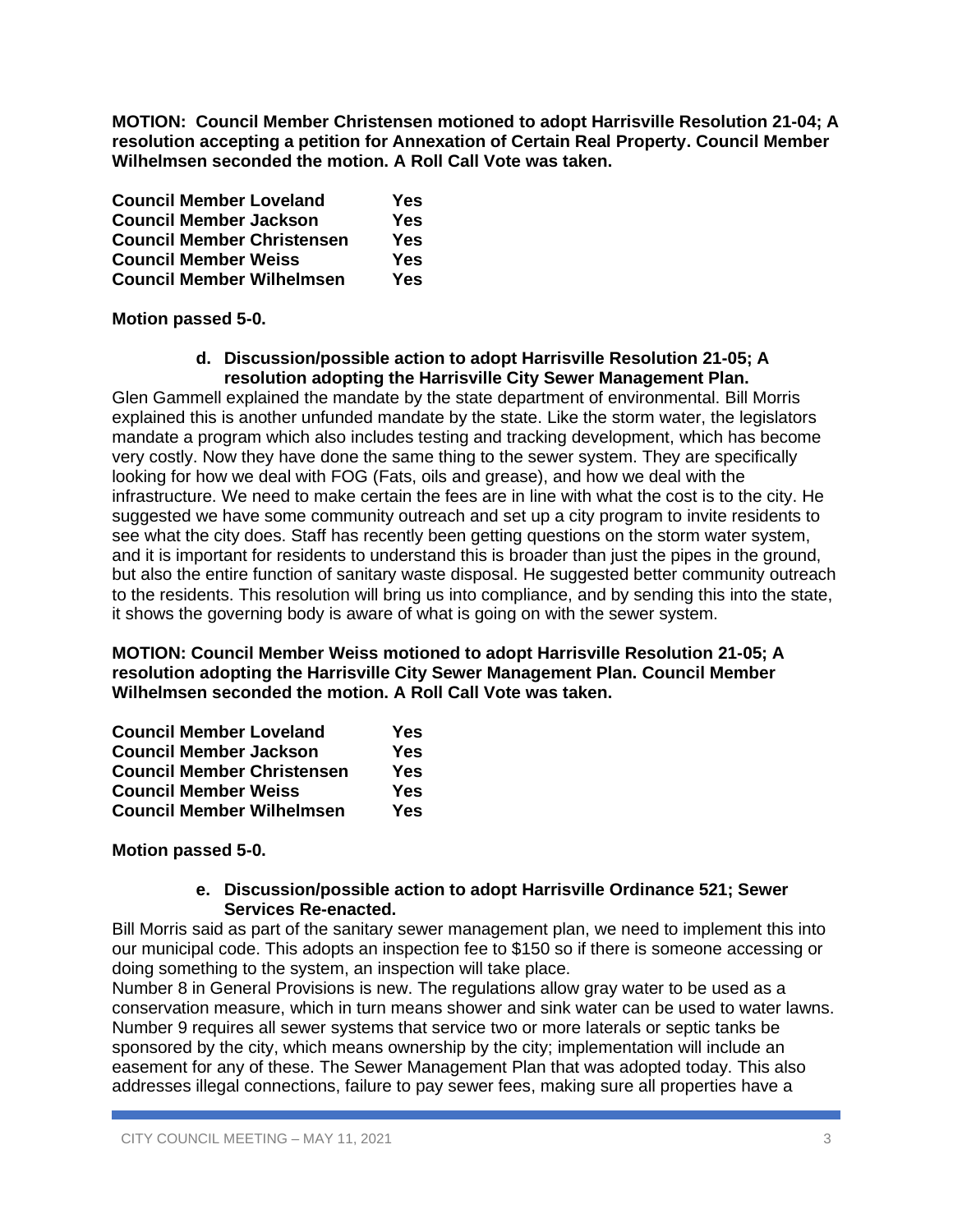backflow preventer. Pretreatment of sewer water is typically related to manufacturing areas, where they are processing something that goes into the system, that needs to be pretreated before this goes into the line. Council Member Jackson asked what requires pretreatment. Bill Morris gave an example of in Ogden BDO a cookie or bakery that puts so much sugar into the system, there is a need for treating the water.

**MOTION: Council Member Jackson motioned to adopt Harrisville Ordinance 521; Sewer Services Re-enacted. Council Member Loveland seconded the motion. A Roll Call Vote was taken.**

| <b>Council Member Loveland</b>    | Yes        |
|-----------------------------------|------------|
| <b>Council Member Jackson</b>     | <b>Yes</b> |
| <b>Council Member Christensen</b> | Yes        |
| <b>Council Member Weiss</b>       | Yes        |
| <b>Council Member Wilhelmsen</b>  | Yes        |

## **Motion passed 5-0**

**f. Discussion/possible action to approve Storm Water Maintenance Projects.** Zack Loveland explained this project includes using a camera and water jets to inspect the pipes. Three bids, included on the memo, were received for a six-year period to make this more cost affordable. He is recommending Val Kotter and Sons for \$24,000 over six years. Council Member Jackson asked if we have been happy with their work in the past. Zack Loveland said they have worked with Pro Pipe in the past but the last few months, they have used Val Kotter. He clarified the storm water system has never been captured by camera.

**MOTION: Council Member Wilhelmsen motioned to approve Storm Water Maintenance Projects to Val Kotter for \$24,000 over six years. Council Member Christensen seconded the motion. A Roll Call Vote was taken.**

| <b>Council Member Loveland</b>    | Yes |
|-----------------------------------|-----|
| <b>Council Member Jackson</b>     | Yes |
| <b>Council Member Christensen</b> | Yes |
| <b>Council Member Weiss</b>       | Yes |
| <b>Council Member Wilhelmsen</b>  | Yes |

## **Motion passed 5-0.**

#### **g. Discussion/possible action for Radio Purchase Program for Harrisville Police.**

Lieutenant Moore explained in a few years all emergency radios will be pushed to a new network. There was a recent deadline missed for a Motorola upgrade that was not guaranteed. Rather than purchasing something that may or may not work, they opted to wait and save money towards new radios that they should be able to use for 10 more years. They did not feel it would be fiscally responsible to spend money on a system that was not guaranteed. By putting off our purchase, they would save money towards buying Harris radios they could actually save money on by going with the state bid. We will need to get an upgraded system. The new systems will be fully encrypted for all radios. Harris said they would stand by the new system. They have implemented a budget savings plan to purchase these radios in the future.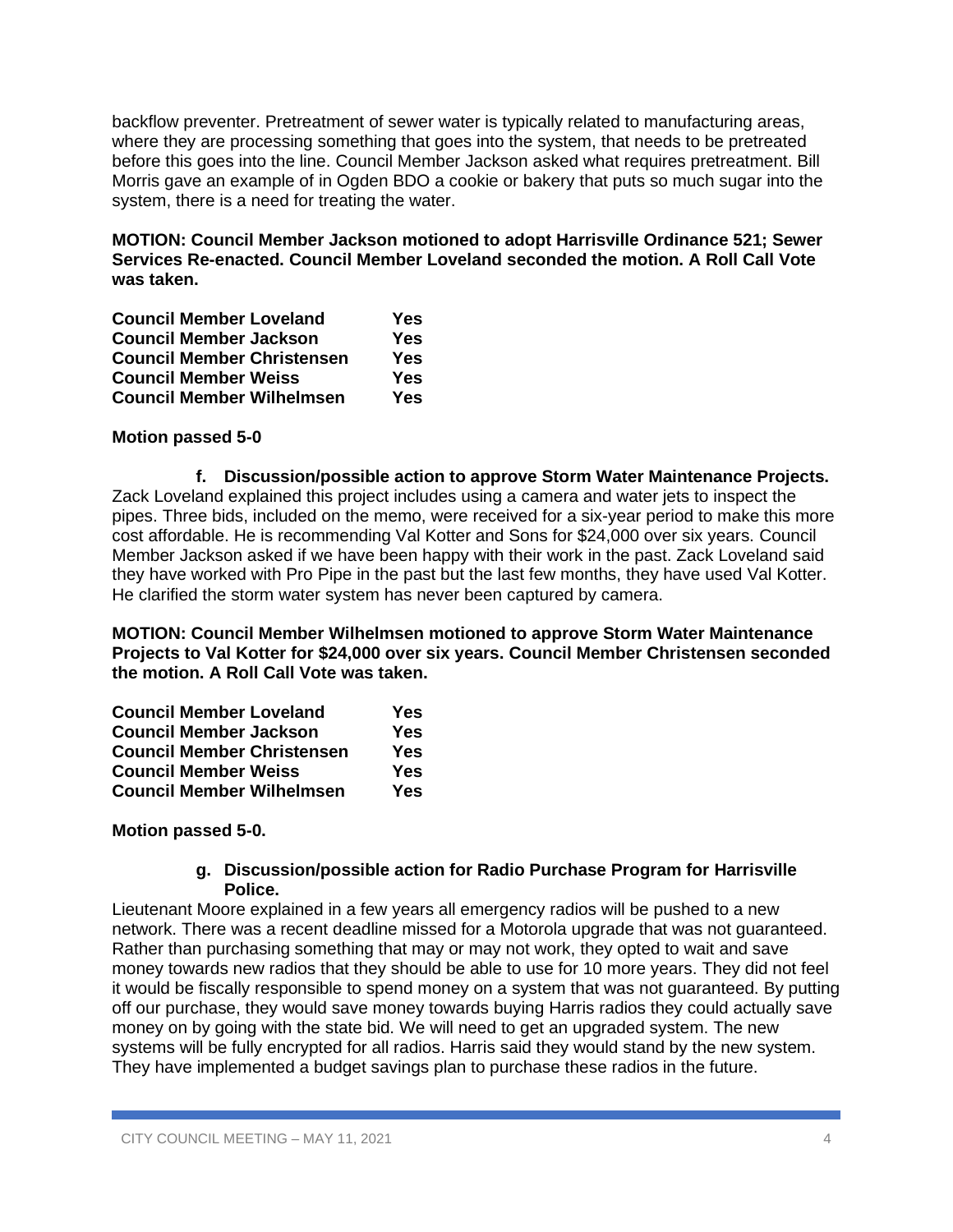Bill Morris said the ARP (American Relief Plan) money could be used to buy the radios. Lt. Moore said this change is about four years behind schedule. The system should have been in place already. Every dispatch system must be upgraded. Council Member Jackson asked if the whole system is being upgraded. Lt. Moore said the current network is shared with cell phones. The new network will be for law enforcement and emergency only. This is much more stable but coming at a price. We must make sure the equipment purchased will work. Council Member Loveland asked for clarification that we are waiting then. Lt. Moore said yes, they are informing Council of their decision to wait.

Chief Wilson said the radios are 15 years old now. Lt. Moore said they are basically using analog radios on a digital system. When the new system comes online, these will not work. They would also be unable to get replacement parts. Council Member Wilhelmsen asked if here is a contingency plan. Lt. Moore said they will have to pull radios from the administration cars to protect the patrol officers. There are companies selling radios, but they will not work. They are anticipating this will be an expenditure for the city.

## **h. Discussion/possible action to approve surplus of equipment.**

Jennie Knight outlined the items in the memo which include: miscellaneous exercise equipment, a vacuum leaf blower, baseball/softball backstops, cabin playground equipment, and the addition of one item, a welder.

#### **MOTION: Council Member Christensen motioned to approve surplus of equipment including the welder. Council Member Weiss seconded the motion. All Council Members voted aye. Motion passed.**

## **5. Public Comments -** *(3 minute maximum)*

James Burnett said they have enjoyed being neighbors with the city, but he is asking for a fence to installed like the one bordering the park.

# **6. Mayor/Council Follow-Up.**

Mayor Tait thanked Council Member Jackson for his work on the Chief Terikee ceremony as well as the public works and police department.

**7. CLOSED EXECUTIVE SESSION:** Utah State Code §52-4-205(1)(a): The Council may consider a motion to enter into Closed Executive Session for the purpose of discussion of character, professional competence, or physical or mental health of individuals(s).

**MOTION: Council Member Weiss motioned to close the public meeting and enter into a Closed Executive Session. Council Member Wilhelmsen seconded the motion. A Roll Call Vote was taken.**

| <b>Council Member Loveland</b>    | Yes |
|-----------------------------------|-----|
| <b>Council Member Jackson</b>     | Yes |
| <b>Council Member Christensen</b> | Yes |
| <b>Council Member Weiss</b>       | Yes |
| <b>Council Member Wilhelmsen</b>  | Yes |

## **Motion passed 5-0.**

Mayor and Council convened into a Closed Executive Session.